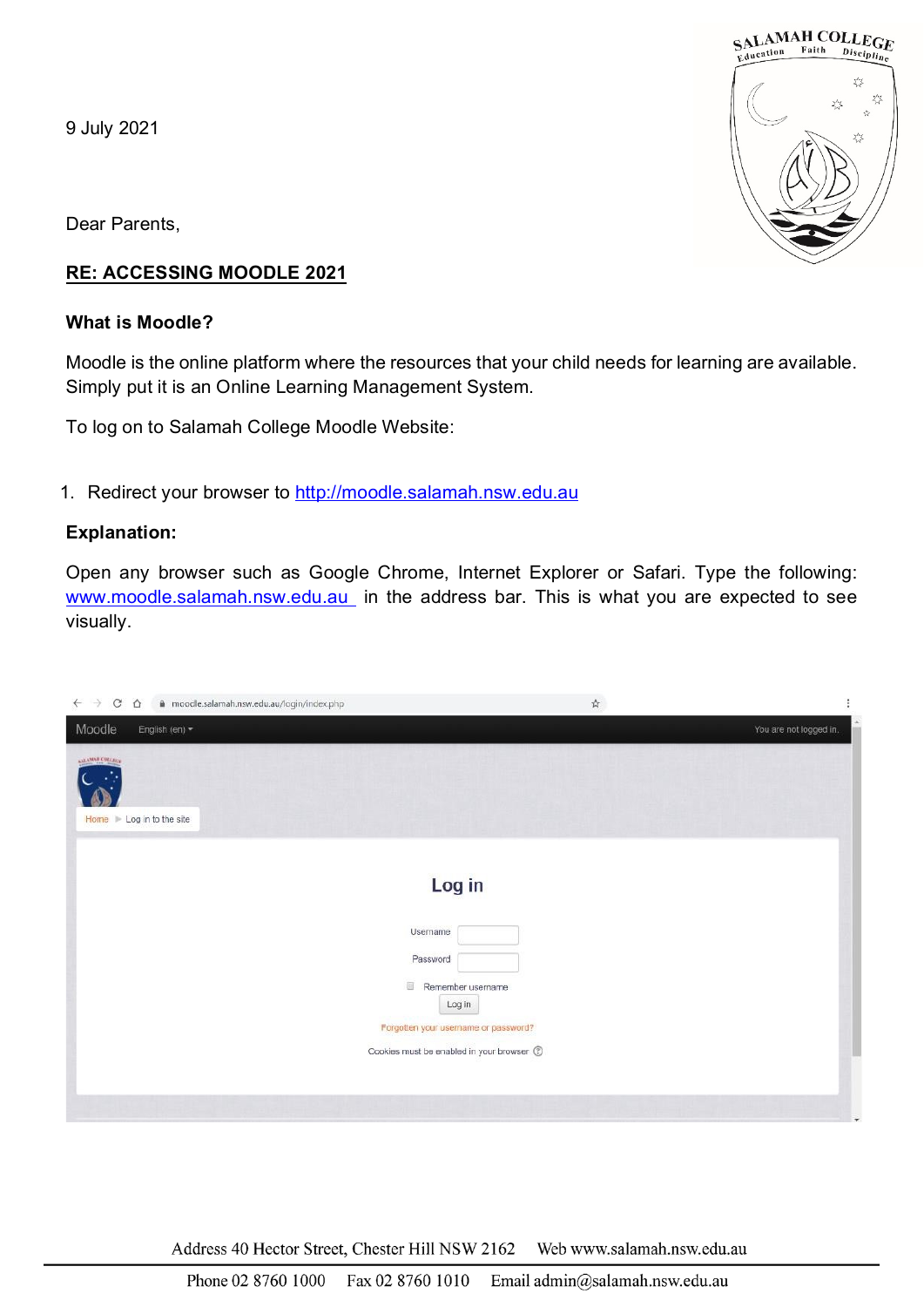2. Have your child's username and password ready.

## **Explanation:**

Your child received an online services document that contains their username, email address and their passwords.

Visually, this is what they look like:

### **YOUR LOGIN INFORMATION**:

Username: studentx • Email id: studentx@students.salamah.nsw.edu.au • Password: xxaa11jj

Remember the username for Moodle is not the email address. The username is the phrase located before @students.salamah.nsw.edu.au which is student in this case. If you don't have your child's username and password or if those you are using are not allowing you to log on to the system, please send an email to ict@salamah.nsw.edu.au or call the School on 8760 1000 to request support.

3. Input the username and password

#### **Explanation:**

Type the username of your child in the username rectangle next to the word "Username". Type the password of your child in the password rectangle next to the word "Password".

#### 4. Log in to the platform

#### **Explanation:**

Click the button labelled "Log in"

Address 40 Hector Street, Chester Hill NSW 2162 Web www.salamah.nsw.edu.au